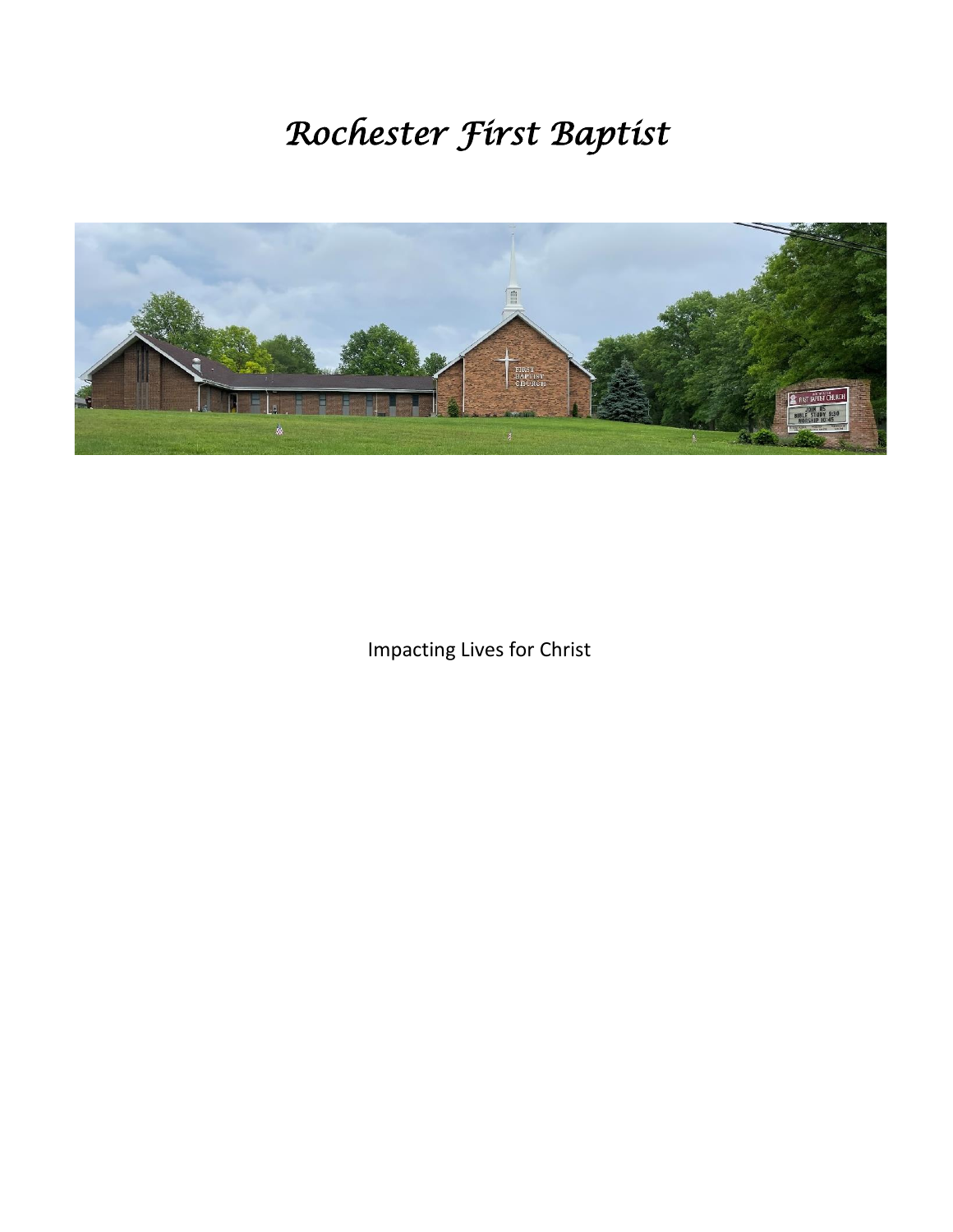### Table of Contents

| Church Staff and Church Organizations 4          |  |
|--------------------------------------------------|--|
| Membership Profile and Unique Characteristics  5 |  |
|                                                  |  |
|                                                  |  |
|                                                  |  |
|                                                  |  |
|                                                  |  |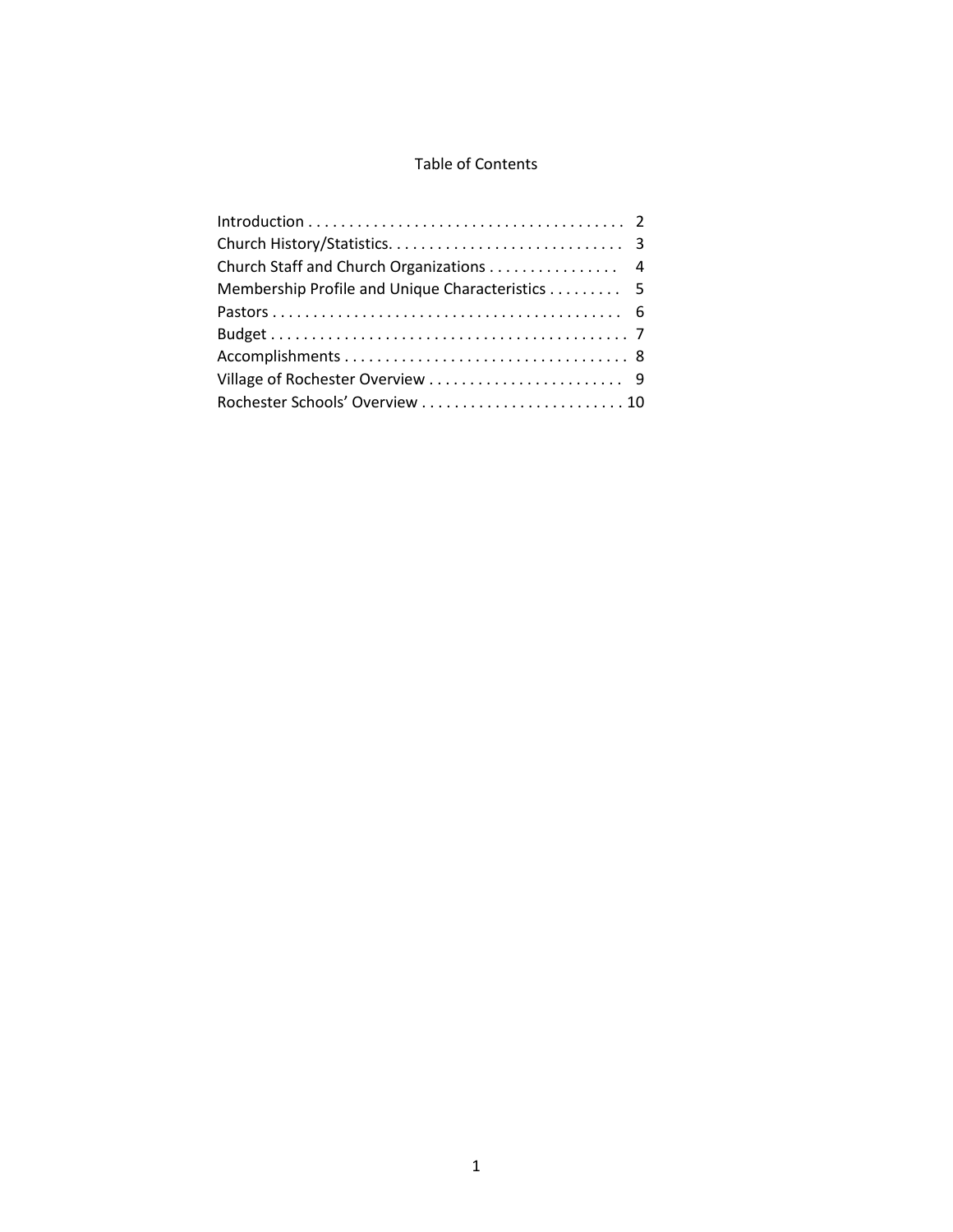## **Introduction**

This profile is to briefly tell a little about our church and community. Thank you for showing an interest in our church.

Rochester First Baptist Church was started as a mission church in the 1960's, constituted in 1972 Later this year we will have a 50<sup>th</sup> Anniversary Celebration! Our faithful God has led us in the past, and is guiding us now. We look forward to His leading in the future.

We are an autonomous local congregation of believers making up a New Testament church. We believe Jesus Christ is the Lord of our church, striving to be led by the peace of the sovereign, one true God, by the love of Jesus Christ and the power of the Holy Spirit.

Senior Pastor Search Team

Isaiah 26:3- 4 "The steadfast of mind You will keep in perfect peace, because he trusts in You. Trust in the LORD forever, for in the LORD, we have an everlasting Rock." NAS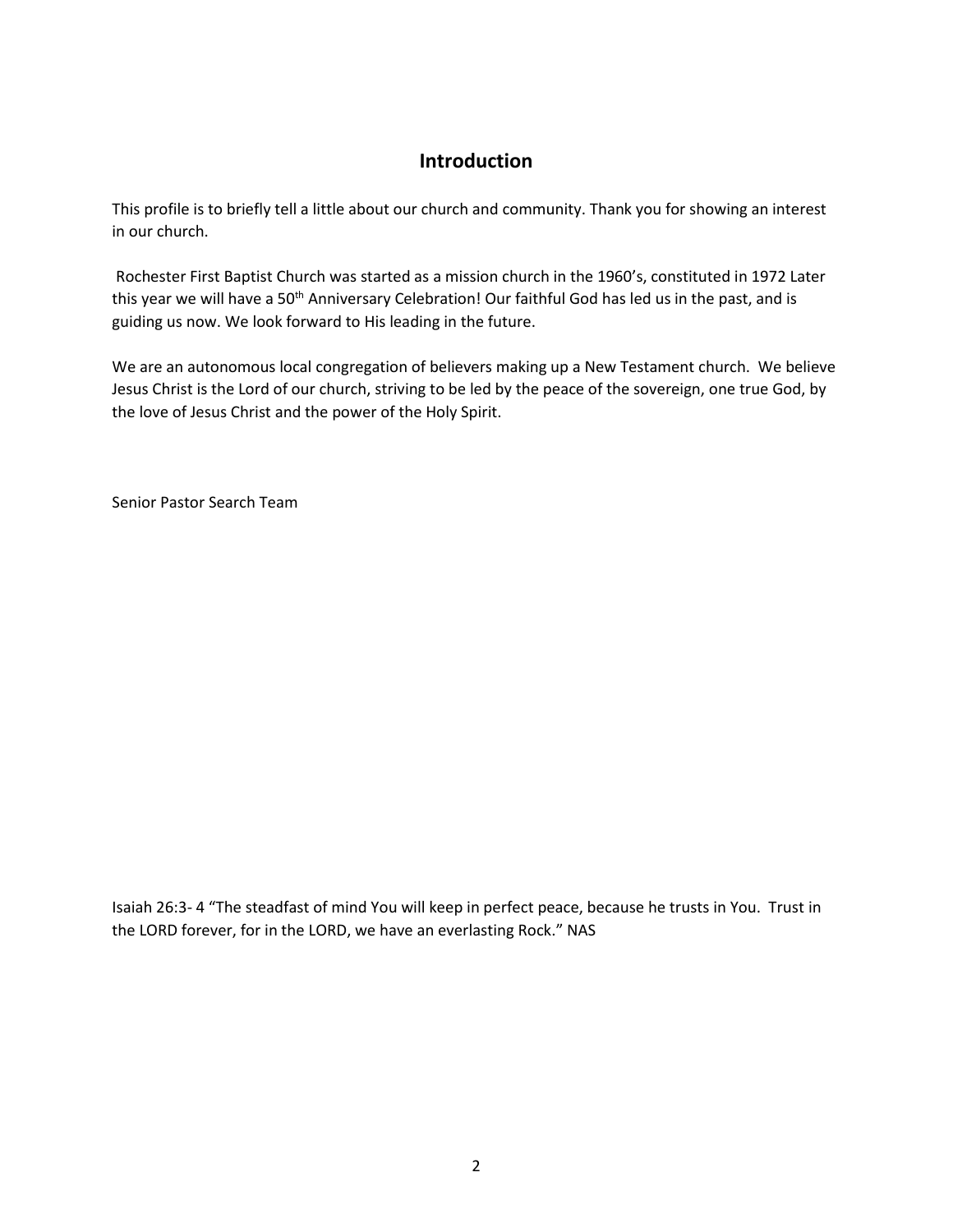# **Church History**

Our church began as a store-front mission in Rochester, December 5, 1965. We were constituted as a church with 48 charter members February 6, 1972.

The congregation moved into our first building, located on four acres at 6 Vernon Drive on August 11, 1974.

Our first full-time pastor was called, November 14, 1979. Church volunteers, with the help of construction workers from various mission groups, completed a new 170-seat sanctuary, ten additional classrooms and the remodeling of the existing structure, April 29, 1990. We now have a welcome center with a coffee bar. Padded stack chairs have replaced the sanctuary pews allowing flexibility for other uses.

Our first Associate Minister for worship and youth was called in July, 1995.

|       |               | วเตแวนเร        |            |                      |
|-------|---------------|-----------------|------------|----------------------|
| Year  | Total         | <b>Baptisms</b> | Worship    | <b>Sunday School</b> |
|       | Membership    |                 | Attendance | Attendance           |
| 2007  | 266           | 1               | 75         | 73                   |
| 2008  | 293           | 1               | 73         | 62                   |
| 2009  | 247           | 1               | 80         | 61                   |
| 2010  | 250           | 6               | 74         | 71                   |
| 2011  | 251           | $\dot{1}$       | 80         | 67                   |
| 2012  | 253           | $\pmb{0}$       | 80         | 47                   |
| 2013  | 253           | $\overline{2}$  | 75         | 64                   |
| 2014  | 249           | $\mathbf 0$     | 75         | 58                   |
| 2015  | 243           | $\mathbf 1$     | 73         | 60                   |
| 2016  | 245           | 3               | 72         | 61                   |
| 2017  | 246           | 1               | 71         | 61                   |
| 2018  | 269           | 4               | 79         | 66                   |
| 2019  | 277           | 2               | 75         | 66                   |
| 2020* | $141*$<br>283 | 5               | 79         | 66                   |
| 2021* | $147*$<br>289 | 6               | 71         | 47                   |
| 2022* | $152*$<br>294 | 1               |            | 61                   |

**Statistics**

\*Resident Membership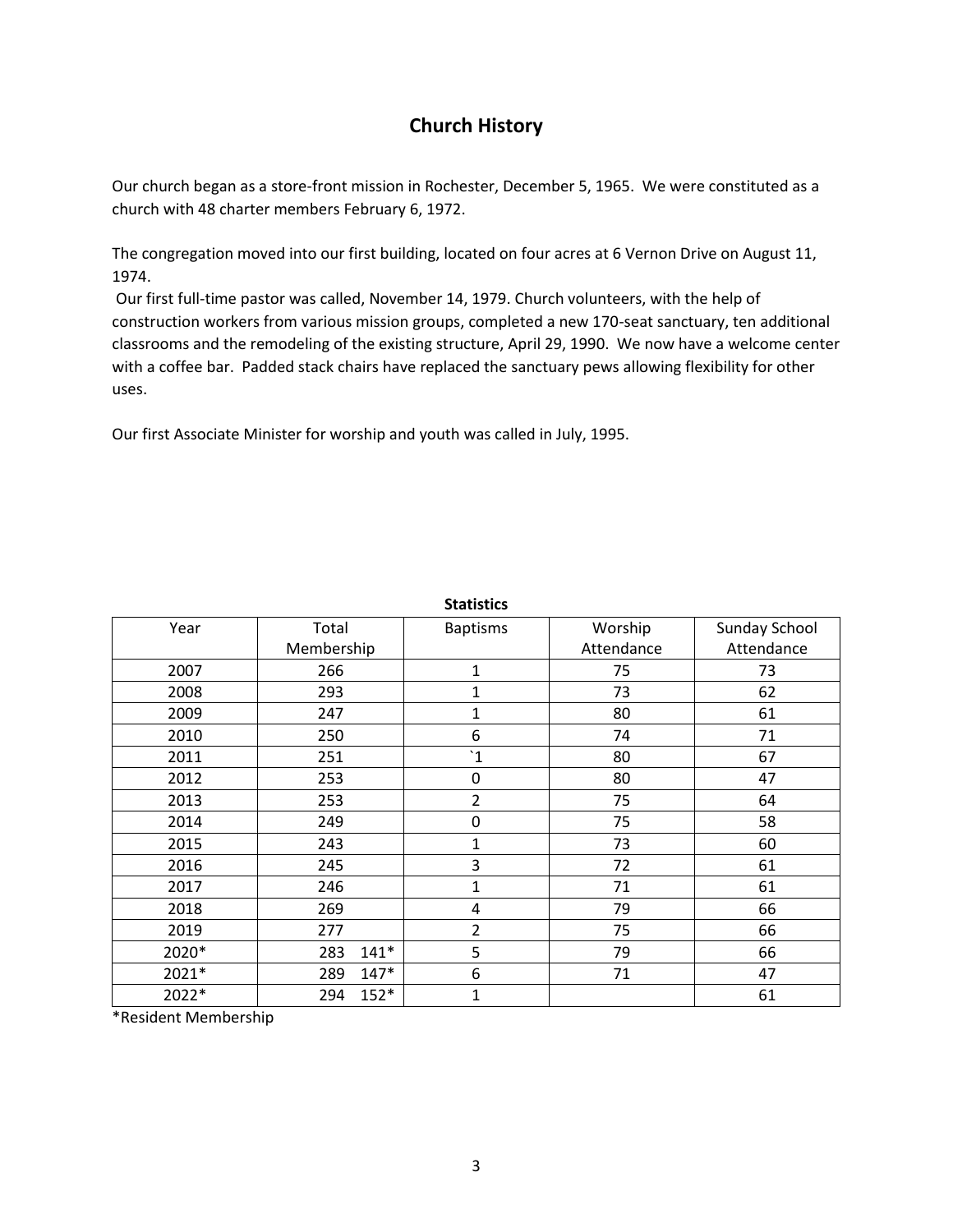#### **Church Staff**

#### **Staff:**

- Pastor
- Worship Minister
- Secretary
- Custodian

## **Church Organizations**

## **Deacon Body** (7)

#### **Worship and Music**

- Praise Team
- Children's Church

#### **Missions**

- Mission Team
- Women on Mission
- Disaster Relief/Builders for Eternity
- Mission Journey-Kids (MJ-Kids)

#### **Sunday School**

- Preschool classes
- Children's classes
- Youth, Jr High/Senior High
- Adult classes
- Vacation Bible School

#### **Current Committees**

- Ministry Leadership Committee
- Communication and Technology Committee
- Finance/Stewardship Committee
- Trustees Committee
- Personnel Committee
- Counting Committee
- Nominating Committee

#### **Current Coordinators**

- ➢ Children's Ministry Coordinator
- ➢ Outreach Coordinator
- ➢ Decorating Coordinator
- ➢ Hospitality Coordinator
- ➢ Sunday School Coordinator
- ➢ Mission Coordinator
- ➢ Baptism Coordinator
- ➢ Benevolence Coordinator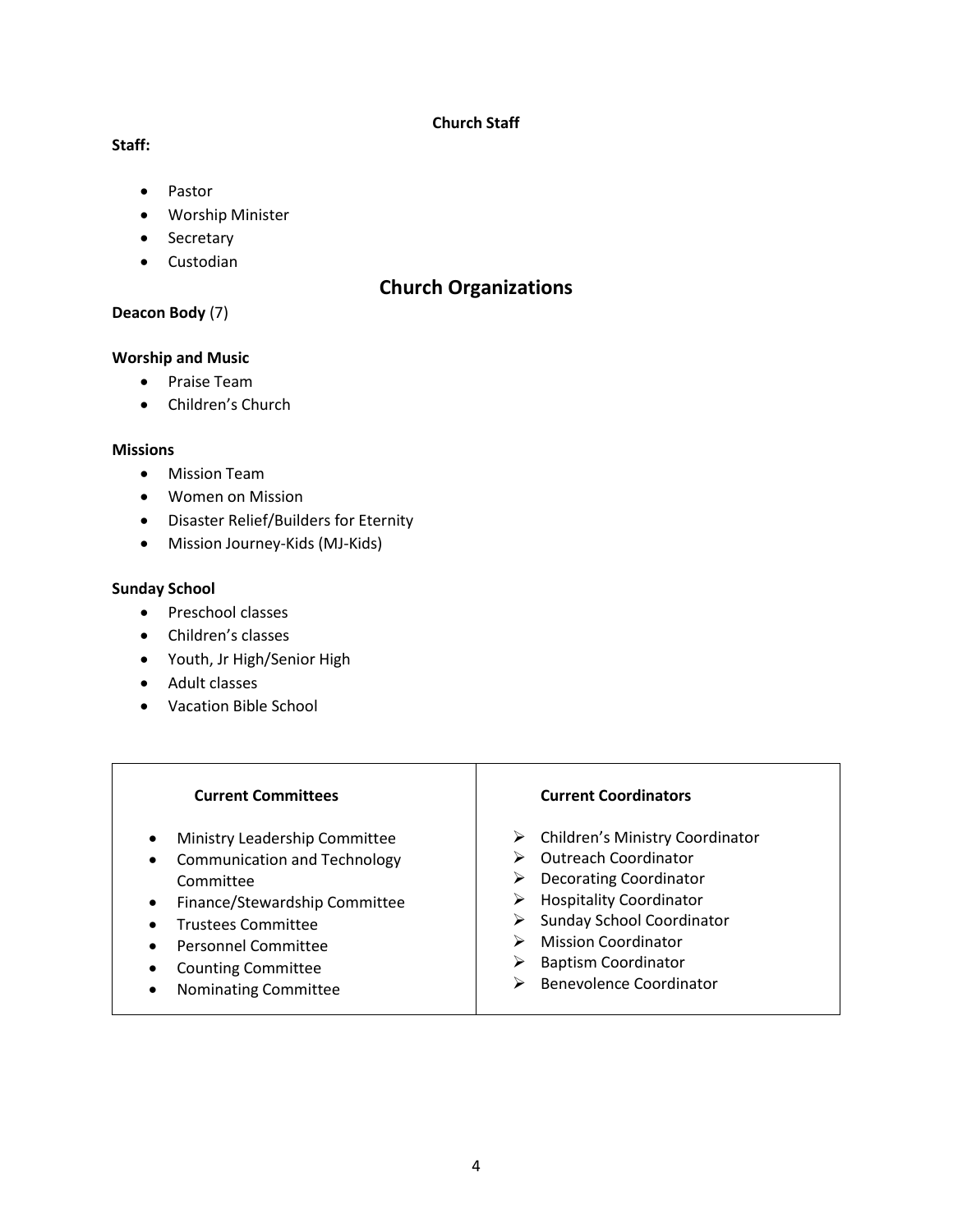# Membership Profile

Our Current resident membership is 152 members. The average Sunday school attendance is 61.5, and average worship attendance is 75-80.

Although many of our adult members are retired, we are still a family oriented church. Those members who are employed have stable careers in various occupations.

Our church community extends in excess of a ten-mile radius of the church. The Rochester community extends beyond the Village municipal boundaries. Many residents who live in the southeast part of Springfield, or in the rural areas of the school district, consider themselves a part of the Rochester community.

Although our worship music is mostly contemporary, we consider our worship service to be blended, using some treasured hymns as well.

Website: rochesterfirstbaptist.org

#### **Unique Characteristics of RFBC**

- 1. RFBC is a loving, compassionate, hospitable church.
- 2. Many members have good friendships within the church body.
- 3. RFBC is a Biblically based church with an uncompromising teaching of God's Word.
- 4. RFBC is strongly mission minded.
- 5. Members have strong community roots due to their age.
- 6. RFBC has a nice facility and spacious grounds.
- 7. RFBC has qualified teachers for each Sunday school class for all age groups.
- 8. RFBC is able to adapt to a virtual church.
- 9. RFBC has the ability to fill the pulpit from within.
- 10. RFBC assisted with the start-up of Delta Church.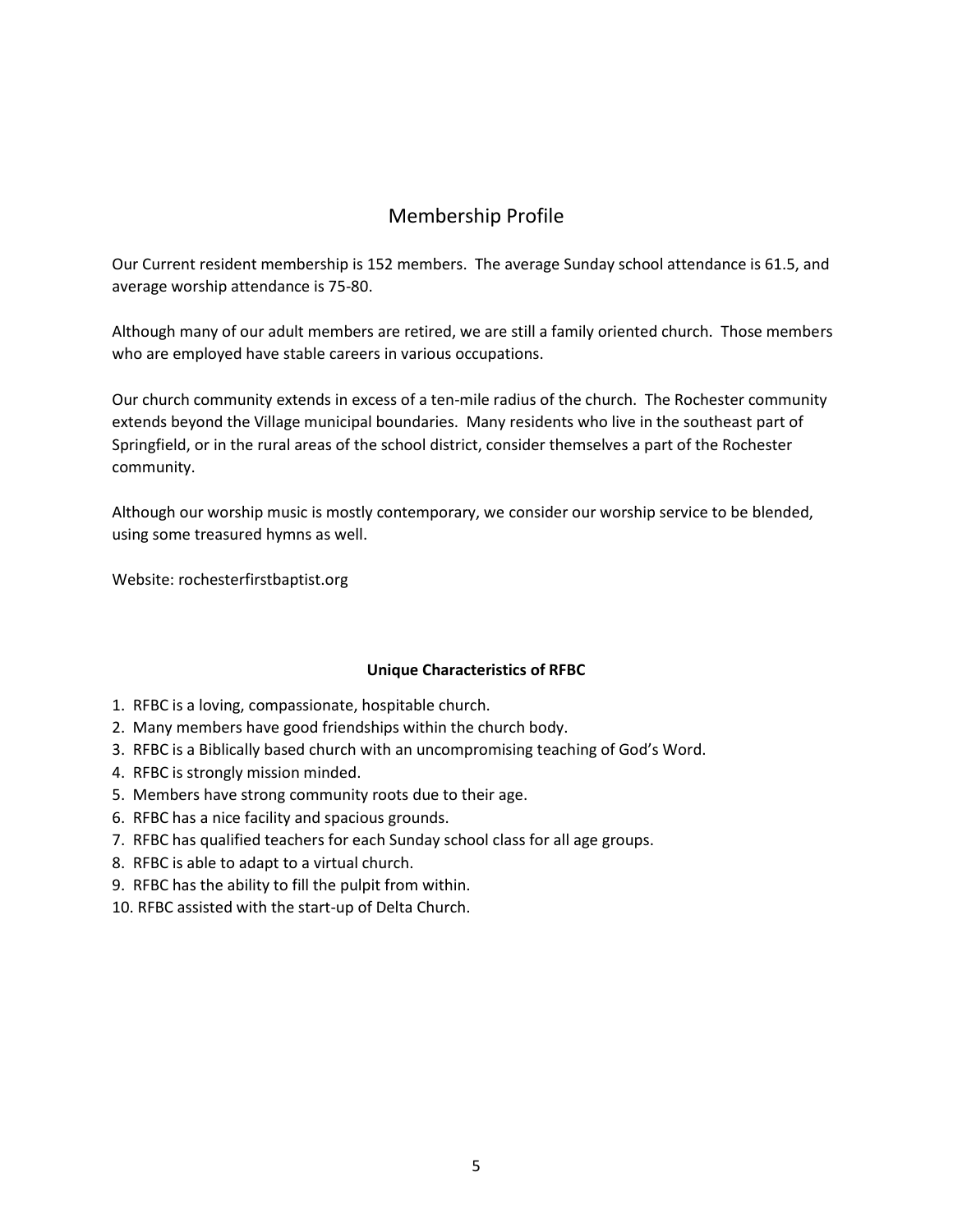# **Pastors of Rochester First Baptist Church**

| Delbert Penrod          | March 1972 September 1973    |
|-------------------------|------------------------------|
| Terrell Johnson         | August 1974 - September 1977 |
| Dan Brogdon             | March 1978 - July 1979       |
| Ron Chase               | November 1979 - January 1982 |
| <b>Gary Davenport</b>   | June 1982 - August 1986      |
| Cecil Renshaw           | June 1987 - October 1998     |
| <b>Bob Fulkerson</b>    | October 1999 - March 2008    |
| <b>Kevin Carrothers</b> | March 2009 - April 2017      |
| Chad Williams           | January 2018 - July 2020     |
| Joey Krol               | July 2021 - October 2021     |

# Associate Ministers

| Michael Hillard        | <b>Child Care/Education Minister</b>    |
|------------------------|-----------------------------------------|
|                        | October 1990 - July 1991                |
| Jim Bryant Jr.         | Associate Minister of Worship and Youth |
|                        | July 1995 - July 1999                   |
| Mark Winkler           | Associate Minister of Worship and Youth |
|                        | April 2001 - April 2004                 |
| Kenneth "Cal" Callison | Associate Minister of Worship and Youth |
|                        | May 2005 - April 2007                   |
| Zaxxson Nation         | Youth Minister                          |
|                        | May 2007 - January 2012                 |
| <b>Greg Braswell</b>   | Associate Minister of Worship and Youth |
|                        | April 2012 - April 2017                 |
| Chris Vieth            | <b>Worship Pastor</b>                   |
|                        | June 2017 - present                     |

## **Interim Pastors**

Delbert Penrod (3 times) Arthur Farmer (2 times) Truman Barrow Richard Farrow Jim Doom Mike Copen Keith Stanford Dale Davenport Tom Eggley Tim Sadler & John Keyes Milton Bost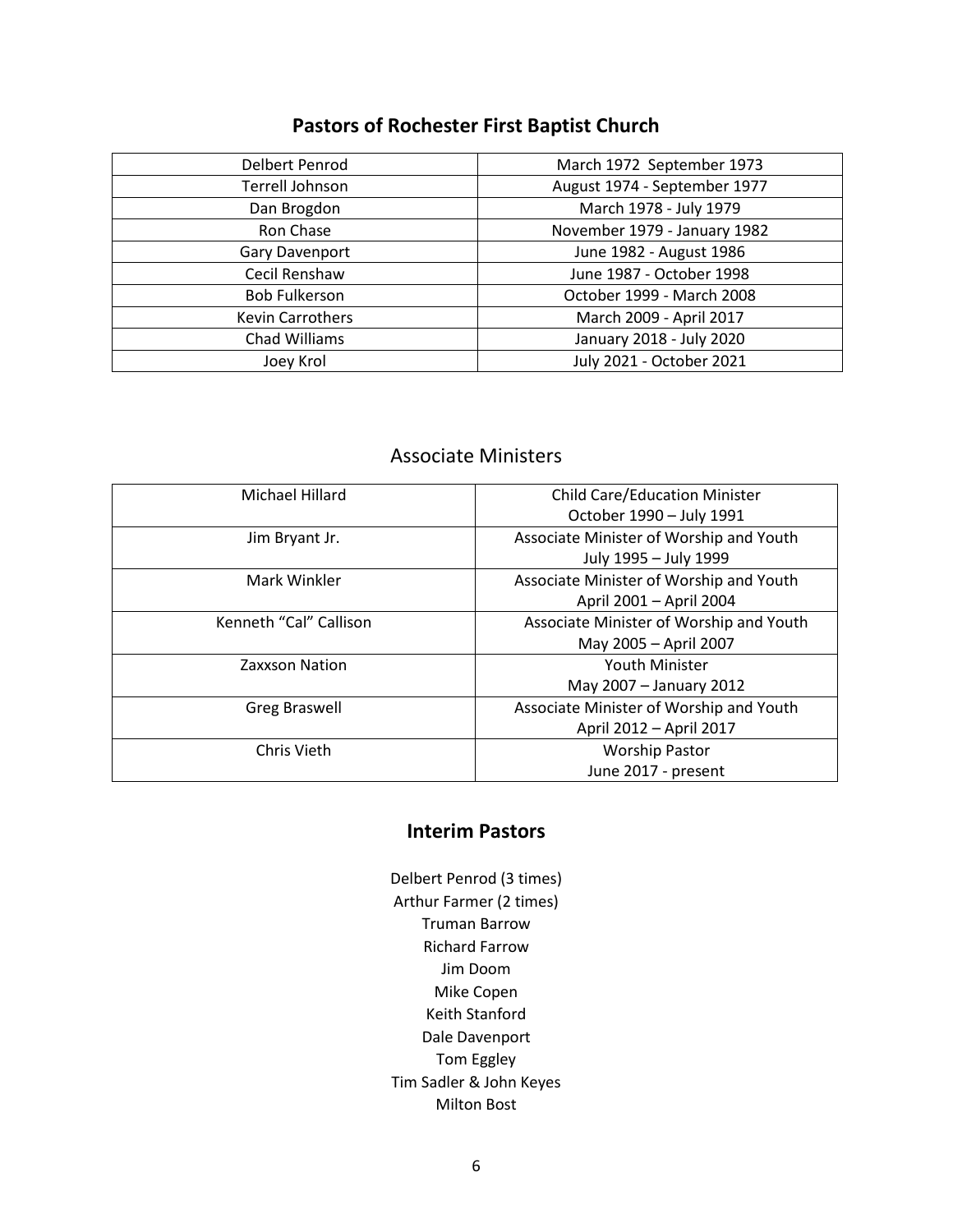# **Budget**

|                                                      | Actual<br><b>Receipts &amp;</b><br><b>Expenses</b><br>6/1/2021<br>through<br>5/31/2022 | Approved<br><b>Budget for</b><br>6/1/2022<br>through<br>5/31/2023 |
|------------------------------------------------------|----------------------------------------------------------------------------------------|-------------------------------------------------------------------|
| <b>Receipts - General Fund</b>                       | \$272,390.91                                                                           | \$273,234.00                                                      |
| <b>Interest Received</b>                             | 769.59                                                                                 |                                                                   |
| <b>Designated Receipts</b>                           | 51,193.26                                                                              |                                                                   |
| <b>A. Total Receipts</b>                             | 324,353.76                                                                             | 273,234.00                                                        |
| <b>B. Designated Receipts *</b>                      | 51,193.26                                                                              |                                                                   |
| C. Total General Fund Receipts + Interest (A-B=C)    | 273,160.50                                                                             | 273,234.00                                                        |
|                                                      |                                                                                        |                                                                   |
| Budgeted Missions= 15.5% * C                         | 42,213.56                                                                              | 42,350.00                                                         |
| <b>Personnel Expenses</b>                            | 109,009.57                                                                             | 141,699.00                                                        |
| <b>Operational Expenses</b>                          | 67,019.65                                                                              | 49,070.00                                                         |
| <b>Program Activities</b>                            | 15,885.35                                                                              | 29,615.00                                                         |
| <b>Capital Expenses</b>                              | 0                                                                                      | 10,500.00                                                         |
| D. Total General Fund Expenses                       | 234,128.13                                                                             | 273,234.00                                                        |
| E. Net General Fund Receipts (C-D=E)                 | 39,032.37                                                                              | 0.00                                                              |
| * Designated Receipts                                |                                                                                        |                                                                   |
| <b>State Missions Offering</b>                       | 2,650.87                                                                               |                                                                   |
| <b>Annie Armstrong Offering</b>                      | 4,106.90                                                                               |                                                                   |
| <b>Lottie Moon Offering</b>                          | 4,321.77                                                                               |                                                                   |
| <b>World Hunger Offering</b>                         | 240.00                                                                                 |                                                                   |
| <b>Baptist Children's Home Mother's Day Offering</b> | 500.00                                                                                 |                                                                   |
| <b>Capital Repairs &amp; Improvements</b>            | 22,005.89                                                                              |                                                                   |
| <b>Technology Equipment Fund</b>                     | 6,199.00                                                                               |                                                                   |
| <b>Electronic Sign Fund</b>                          | 1,645.00                                                                               |                                                                   |
| <b>Program Reimbursements</b>                        | 2,468.85                                                                               |                                                                   |
| <b>Love Offerings</b>                                | 2,808.41                                                                               |                                                                   |
| <b>Benevolent Assistance Offering</b>                | 4,246.57                                                                               |                                                                   |
|                                                      | \$51,193.26                                                                            |                                                                   |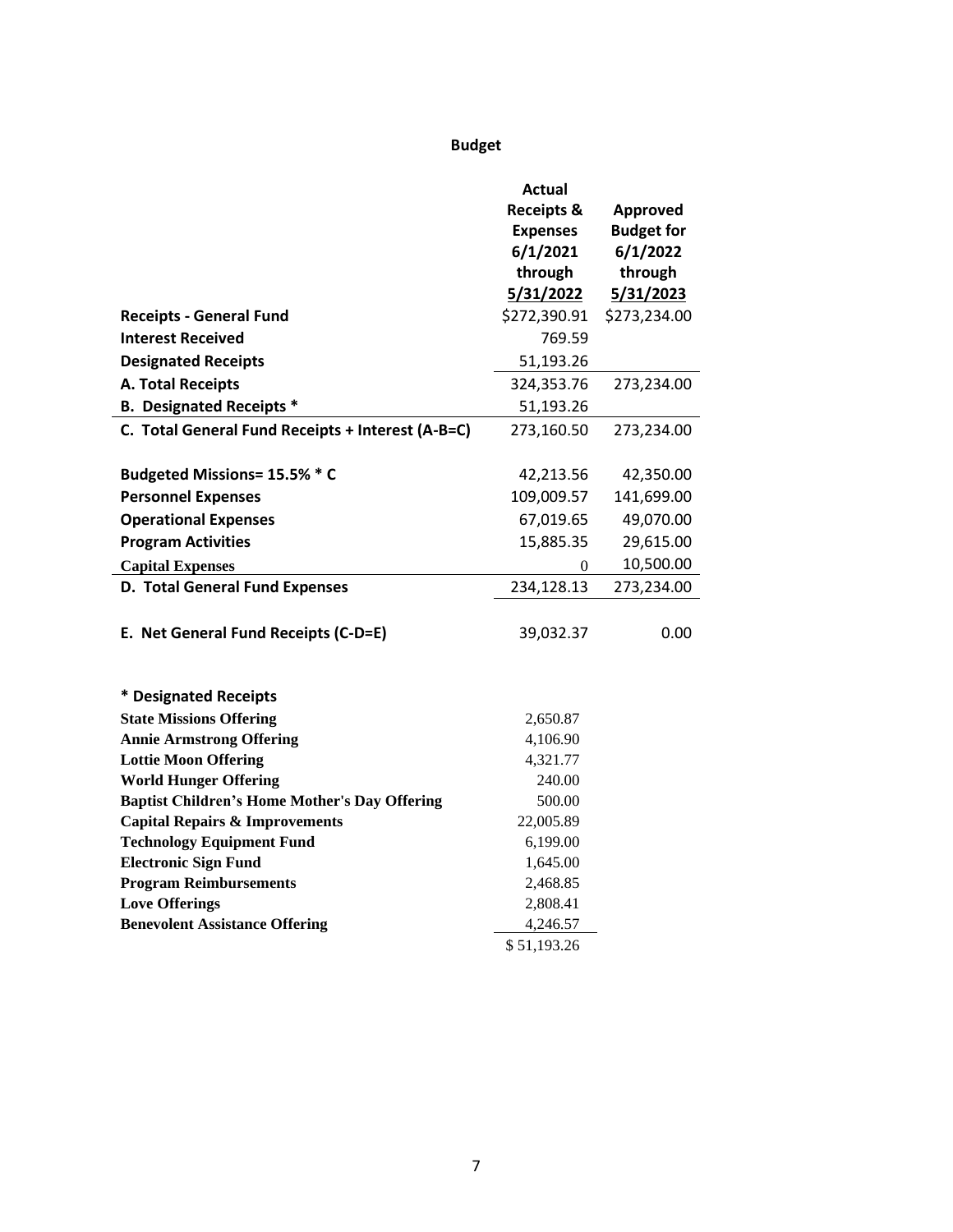#### **Accomplishments of RFBC**

- 1. Several mission trips
	- International missions Construction missions/Builders for Eternity
	- Disaster Relief Team Mission Work
- 2. Debt free
- 3. Operation Christmas Child
- 4. Annually run a Vacation Bible School (even during the pandemic)
- 5. Trunk or Treat each year for the Rochester community
- 6. RFBC is the kick-off point for the Rochester Homecoming Parade.
- 7. Community acts of kindness
- 8. Faithful core members in our church body
- 9. Egg-Stravaganza

Romans 1:16-17 For I am not ashamed of the gospel, for it is the power of God for salvation to everyone who believes, to the Jew first an also to the Greek. For in it, the righteousness of God is revealed from faith to faith; as it is written, "But the righteous man shall live by faith." NAS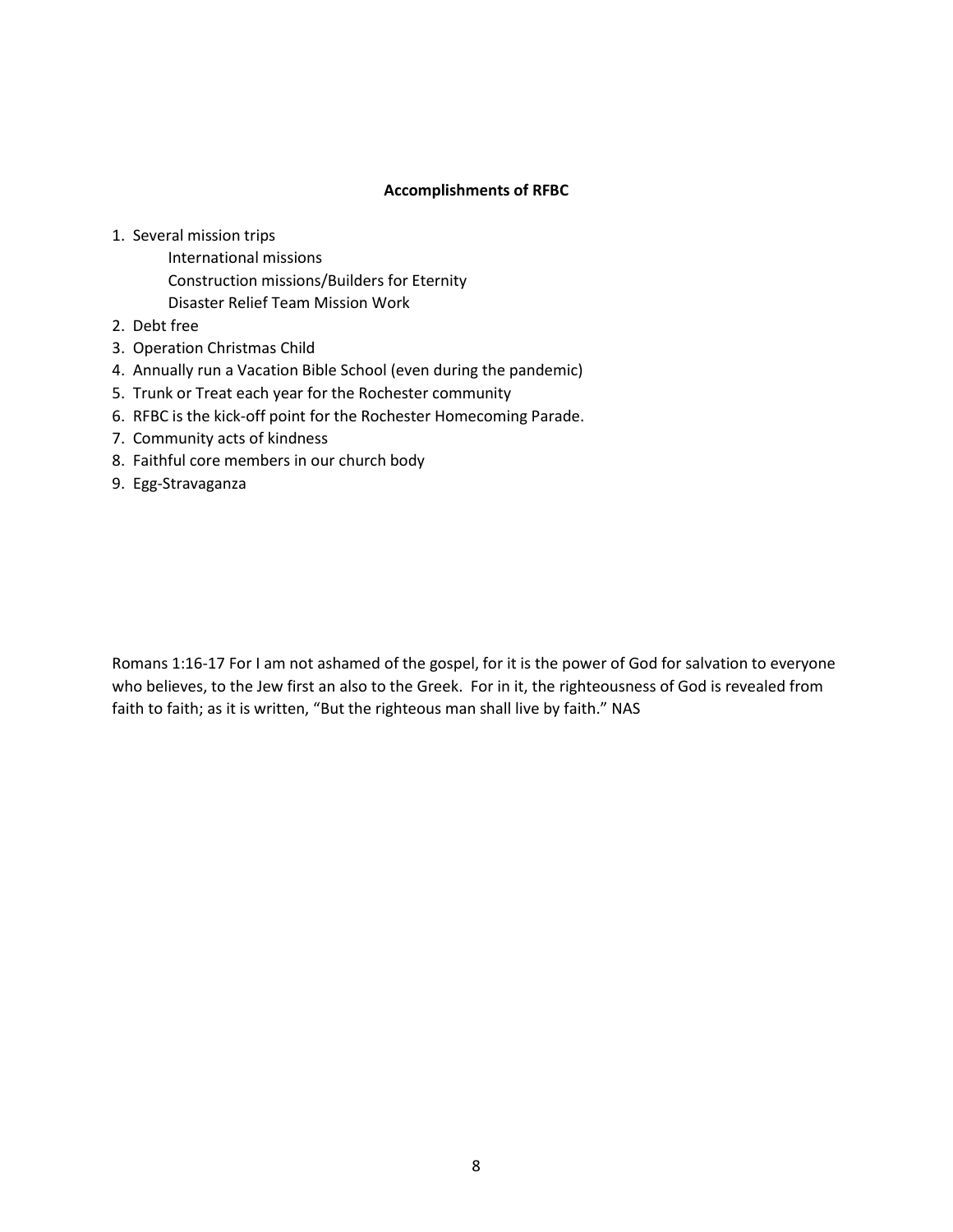#### **Village of Rochester Overview**

What started out as a farming community 150 years ago, the Village of Rochester is now a suburban community, five miles east of Springfield. People choose Rochester because of its close proximity to Springfield, its high quality residences and local services. Rochester retains its small-town charm and friendly atmosphere, high quality education and low crime rate.

Among the services that are a part of the Rochester community are the great school, the library, several churches, and numerous businesses.

The Rochester Public Library, located in the Village Hall, provides a number of services and hosts a variety of special events throughout the year as well as regularly scheduled programs. A monthly newsletter can be found online.

In addition to Rochester First Baptist Church, there are other village churches including: Good Shepherd Lutheran Church Rochester Christian Church Rochester United Methodist Church Rolling Prairie Baptist Church St. Jude's Catholic Church Grace Bible Chapel

Churches located in the rural Rochester area: South Fork Community Church New City Community Church South Tower Community Church

Public safety needs are addressed by the full-time Rochester Police Department and the Rochester Fire Department which also offers emergency medical and rescue services.

The Rochester business community features many different opportunities. Some of the local business services include: automotive, dining, construction, child care, a funeral home, a gas station, professional services, and medical care to name a few. A new multi-family housing complex, as well as a new daycare facility, veterinary clinic and Senior Living facility are located on the east side of Rochester.